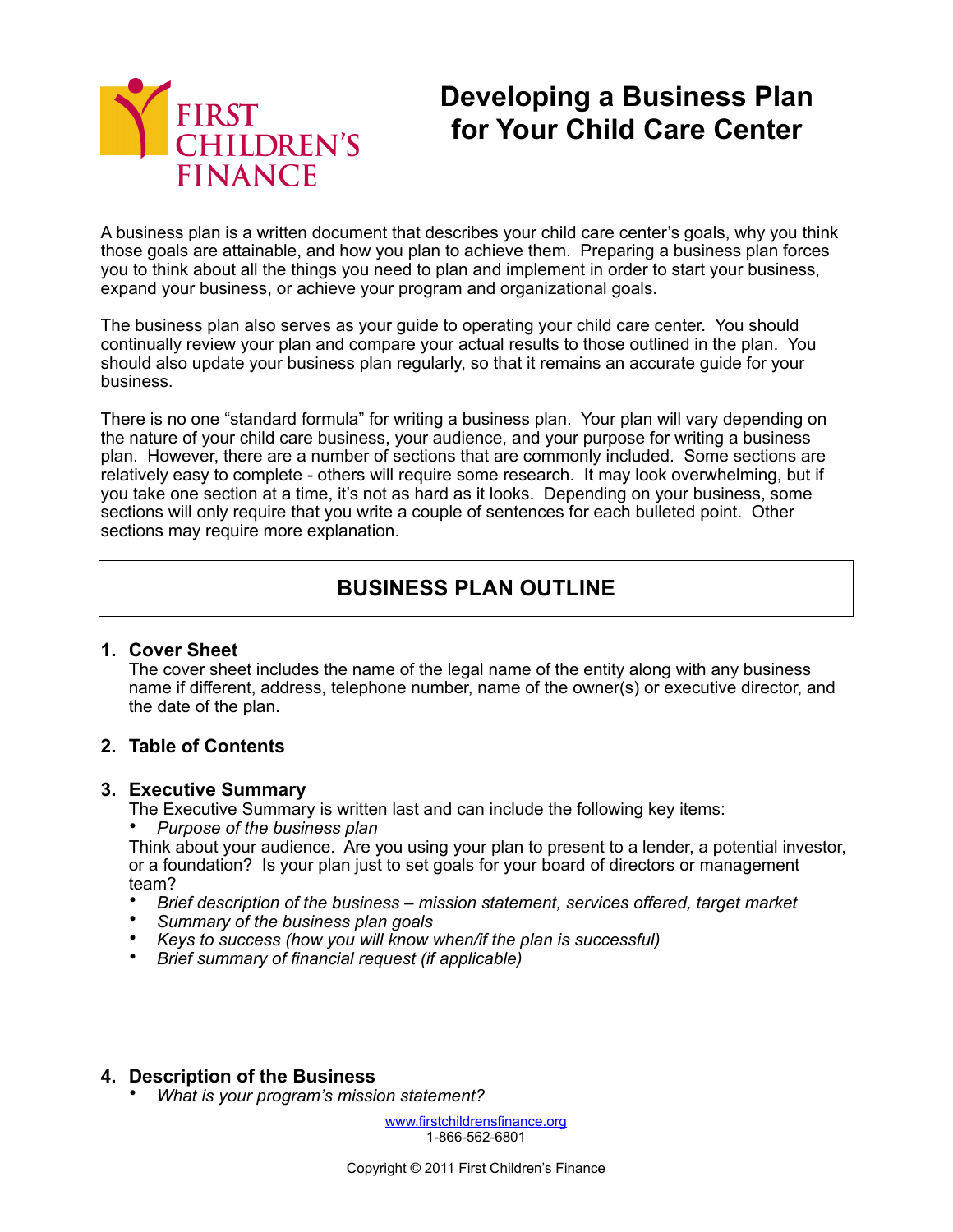The mission statement should answer the questions: Why does my business exist and what difference is my business going to make to which people?

- *What is the history of your business/organization (if the center already exists)?*
- *What services do you offer (or plan to offer?)*

In addition to describing your services, you should also talk about the ages of children you serve and any special services you provide, such as transportation, language classes, music instruction, and so on. You should also mention your hours of operation and your payment policies.

• *What are the key benefits your program is selling to parents?*

Many child care providers can easily list the features of their programs – the hours the program is open, the ages of children served, the fact that they are licensed. However, this does not give much information to parents trying to figure out the best program for their children. Parents want to know how a program will meet their needs and those of their children. You can use our tool **"[Promoting the Benefits of Your Child Care Program](http://www.firstchildrensfinance.org/businessresourcecenter/wp-content/blogs.dir/2/files/2011/01/Tool-Promoting-the-Benefits.doc)**" to help you figure out the true benefits of your program.

• *How do you measure quality in your child care center?*

Is your center accredited by the National Association for the Education of Young Children (NAEYC) or another accrediting body? Is there a quality rating system in your state and do you participate in it? Do you use a research-based curriculum? Do you assess your children's progress on a regular basis? If yes, what assessment tool do you use? Have you had an Environmental Rating Scale completed by a third party? Do you or will you only employ certified or credentialed teachers and staff?

#### **5. Objectives of the Business Plan (Keys to Success)**

• *How will you know your plan is successful?*

Your business plan objectives should be measurable, timely, and reasonable. Some examples of statements of objectives might include:

- $\triangleright$  "We will reach and maintain enrollment at 90% of licensed capacity in six months."
- $\geq$  "By the end of our fiscal year, we will have improved a full level in our state's quality rating scale."
- $\geq$  "In two years, we will have expanded our center to add two new classrooms."
- $\geq$  "By the end of our fiscal year, we will achieve profitability and have cash reserves of 45 days."

If your business is a start-up, you should include a time line for opening the business.

#### **6. Description of the Project**

If you are writing your business plan to start a child care center or you are planning an expansion of your existing center, you should describe the proposed project in detail. If you are not planning for start-up or for an expansion, use this section to talk about your center's current location.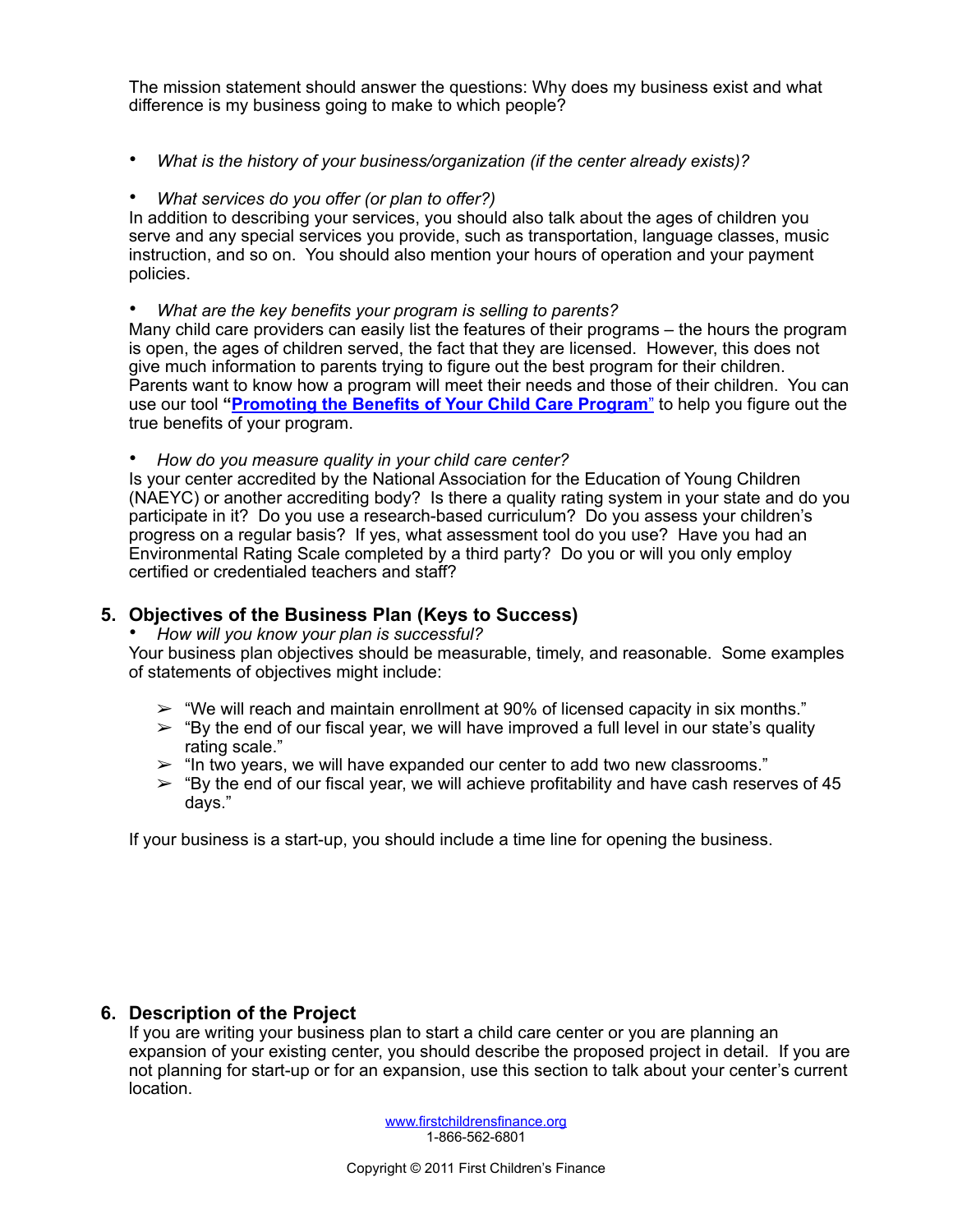• *Where is the center located (or where will it be located?)*

Describe the neighborhood or community in which the center is located.

• *Is the location owned or leased?* 

• *Is a new site being acquired or is an existing site being expanded?* If owned, describe the terms of any mortgage or contract for deed. If leased, describe the terms of the lease. **As a general rule, a start-up center should not consider purchasing a building, but should consider a lease arrangement.** 

- *Is the site appropriate for child care? Is the location good for business?*
- *Has the site been checked for hazardous materials? Has a Phase I or Phase II Environmental Assessment been completed for the site?*
- *Are there any issues regarding the site (for example, zoning, parking, visibility, signage, layout, design, condition of the building, municipal sewer and water access charges, etc.)?*
- *How will the rooms be designed and arranged?*
- *What equipment and furnishings will you need?*
- *How will you manage the development process? Will you hire an architect, project manager, engineer, or other consultants to help you manage the construction process?*

If your organization is a nonprofit, discuss the level of involvement of your board of directors.

# **7. Description of the Market**

• *What are the demographics of families in your target geographic area?*  Your state will probably have U.S. Census Bureau demographic information on its official website. Depending upon its size, your county or city may also have U.S. Census Bureau information broken out by neighborhood on its website. You may also call your local library's reference desk for help or check the following websites: **[http://factfinder2.census.gov/faces/](http://factfinder2.census.gov/faces/nav/jsf/pages/index.xhtml) [nav/jsf/pages/index.xhtml,](http://factfinder2.census.gov/faces/nav/jsf/pages/index.xhtml) [www.neighborhoodlink.com/](http://www.neighborhoodlink.com/)**, or **[www.muninetguide.com/](http://www.muninetguide.com/)**.

• *What is the existing supply of child care like in your target geographic area?*  Check with your local or state child care resources and referral agency or your state child care licensors for information on how many providers (both licensed and informal) are operating in your area, whether or not they are full, whether or not they have waiting lists, what prices they charge, and what types of services they provide. Do your own market research by directly contacting other child care providers in your area.

• *What are the trends in the child care industry, especially in your local region or area?*  Your local or state child care resource and referral agency will probably be the best source of this information. You can also check on the internet to see if your state has completed an Economic Impact of Child Care.

• *Is there an actual demand for your center's services?*

Just because studies show there is a need for child care doesn't mean that parents will want or be able to afford your program. Use your planning process as an opportunity to talk to prospective parents directly. Have them complete a simple survey about their child care needs and wants. Ask them for letters of intent stating that they will use your center when it opens. Doing these things will also give you a head start on promoting your center before it's even open.

• *Who are your main competitors?*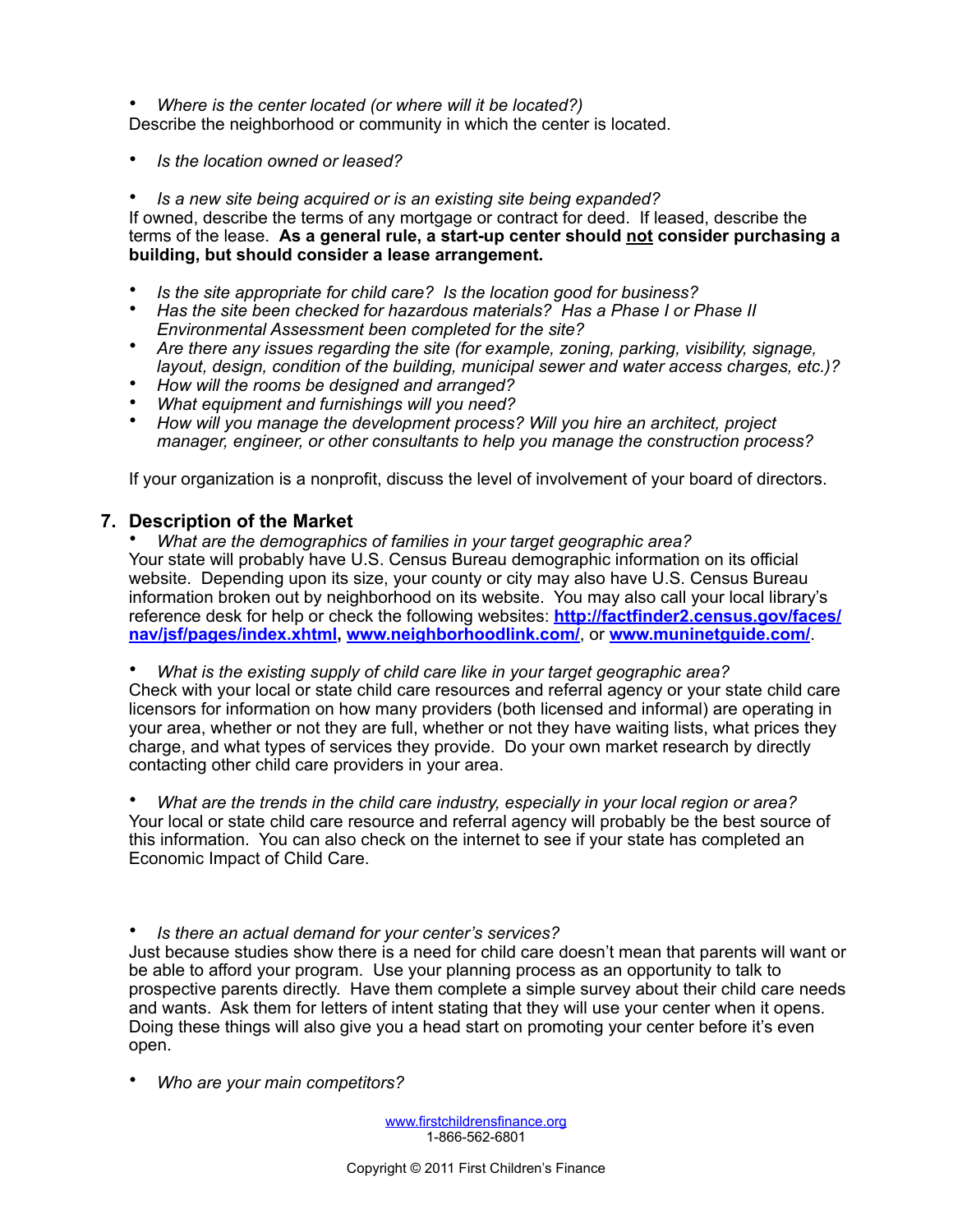Why is it important to know your competitors? Seeing what others are doing (both good and bad) can help you really figure out **your vision** for your child care business. Once you know your vision, it will be much easier to tell parents what **you** have to offer that's special, that's unique from all other providers. You can use our tool "**[Competitive Analysis: Who Are My](http://www.firstchildrensfinance.org/businessresourcecenter/wp-content/blogs.dir/2/files/2011/01/Tool-Who-Are-My-Toughest-Competitors.doc)  [Toughest Competitors?](http://www.firstchildrensfinance.org/businessresourcecenter/wp-content/blogs.dir/2/files/2011/01/Tool-Who-Are-My-Toughest-Competitors.doc)**" to help you with this.

• *What is unique about your child care center? What's your competitive advantage? Why do (or why will) customers come to your center and not to the competitors?*

You want to create a *unique market niche to make your child care center stand apart from the* competition. Customers will view the center as offering more perceived added value and they prefer to purchase child care where they get more value. Often that perceived added value may only exist in the mind of the customer. It can be a real difference in quality child care or it can be just the feeling the customer has that the way the center presents itself and provides service is different or better.

• *What is your target market(s)? Who are your target customers – age, income, lifestyle, education level, and so on?*

As you write this section, keep in mind the following questions: How many target customers are there? Where do they live? Where do they work? How do they get to work? What are they currently using for child care? Can you offer them anything they are not getting now? How can you persuade them to bring their children to your center? Exactly what services do you offer?

#### **Marketing Strategies**

- *What promotional and advertising strategies (for example, newspaper ads, flyers, listing your center with your local resource and referral agency, offering gift certificates for referrals, etc.) will you use to reach your target market(s)?*
- *Is your image consistent from your business name and logo to the appearance of your center?*
- *Can you tell prospective parents the top two to three benefits of your program?*
- *Are your prices consistent with your benefits?*

You don't have to be the cheapest program in your area to be competitive, but you do have to show how your program adds value or benefits your parents.

• *What are your key messages?* 

For help in writing the marketing section of your business plan, see our tool "**[Developing a](http://www.firstchildrensfinance.org/businessresourcecenter/wp-content/blogs.dir/2/files/2011/01/Tool-Center-Marketing-Plan-Outline.doc)  [Marketing Plan for Your Child Care Center](http://www.firstchildrensfinance.org/businessresourcecenter/wp-content/blogs.dir/2/files/2011/01/Tool-Center-Marketing-Plan-Outline.doc)**."

#### **8. Operations**

The operations section is particularly important if you are a start-up child care center. You want to be able to show your lender or other funders that you know how to operate the business from day one. You may want to include your staffing plan to show how you will meet your state's ratio requirements, as well as your goals for moving beyond the requirements.

• *What sources will you have for supplies and materials?*

• *What new or additional equipment and furnishings are included in this business plan?*  Don't forget such needs as computers, software, playground equipment, commercial kitchen equipment, cots, strollers, high chairs, tables, chairs, etc.

#### **9. Financial Management**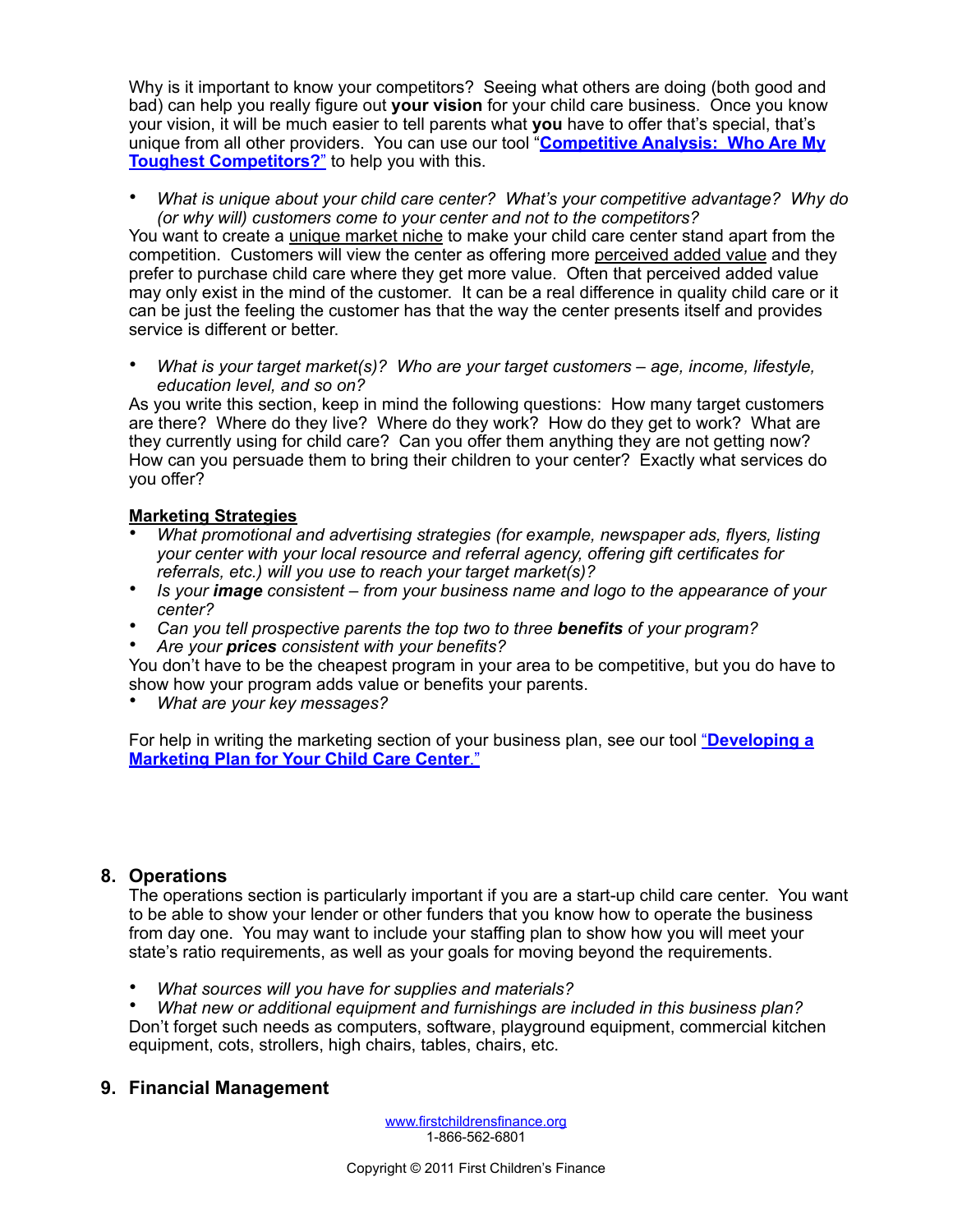This section is one that your lender will look at very carefully. You should make sure that all budgets and projections are achievable and realistic and include detailed explanations backed up by verifiable bids, catalog pages, and research for each line item.

- *Start-up Budget Sources and Uses of Funds (if center is new)*
- *Project Budget Sources and Uses of Funds (if center is expanding)*
- *Capital Budget (include sources of funds as well as uses), if applicable*
- *Annual Operating Projections (Budget) for at least two years*
- *Monthly Cash Flow Projections for at least 24 months (if debt is a source of funds)*

As you work on the financial section of your business plan, you may want to consider doing a SWOT Analysis. SWOT stands for strengths, weaknesses, opportunities, and threats. Strengths and weaknesses are internally focused on the center, while opportunities and threats are focused on the conditions in the community and economy. A SWOT analysis challenges you to see beyond the walls of your center to determine opportunities and capitalize on your strengths. What you learn will have an impact on your child care center operating and capital budgets.

Your business plan should clearly describe the financing that you will need for your start-up or your project. If your center is a start-up, you should have enough cash yourself to pay for **at a very minimum** 20% to 25% of the total start-up costs. Even if your center is not a start-up, your lender may require you to have a significant cash down payment in a large project.

In addition, your lender will also want collateral to secure a loan to your center. Keep in mind that banks "factor" collateral. A lender assumes that if he or she were forced to liquidate the assets of the business to recover the outstanding balance of the loan, the bank would not be able to receive the best price on the business assets. Real estate is generally factored at 70% to 75% of market value less any outstanding mortgage balance. A lender generally assumes that no more than 50% of the value of equipment and furnishings could be recovered. As a rule of thumb, it is best to have at least \$2 of unsecured collateral for every \$1 in proposed loan. That's why lenders usually require personal guaranties and often a pledge of personal collateral such as a second mortgage on a home or a lien on a personal vehicle. If collateral is weak, it can be improved by a pledge of collateral by a third party or a co-signer or guarantor to the loan.

• *What are your short-term and long term financial goals for the center?*

Financial goals could include level of profitability, amount of cash reserves, amount and age of accounts receivable, amount and age of accounts payable, and so on.

# **10.Leadership – Management Plan**

• *What is your business structure?*

If you are a for profit business, you may be structured as a sole proprietorship, partnership, limited liability company, or corporation. Each of these structures will affect how you and the business are taxed and what level of liability you bear. A nonprofit center may be a program of a larger umbrella organization. If you are an independent nonprofit, you would file articles of incorporation with your state as a nonprofit and obtain your 501c(3) exemption from the Internal Revenue Service. You would also prepare by-laws which would guide your operations. For more information, see our tool "**[For Profit vs Nonprofit](http://www.firstchildrensfinance.org/businessresourcecenter/wp-content/blogs.dir/2/files/2012/02/Tool-For-profit-vs-nonprofit.pdf)**." **In any event, consult with your attorney and accountant for advice on your business structure.** 

• *Who makes up your management team?* 

Describe their qualifications and their experience and training in child development and business management.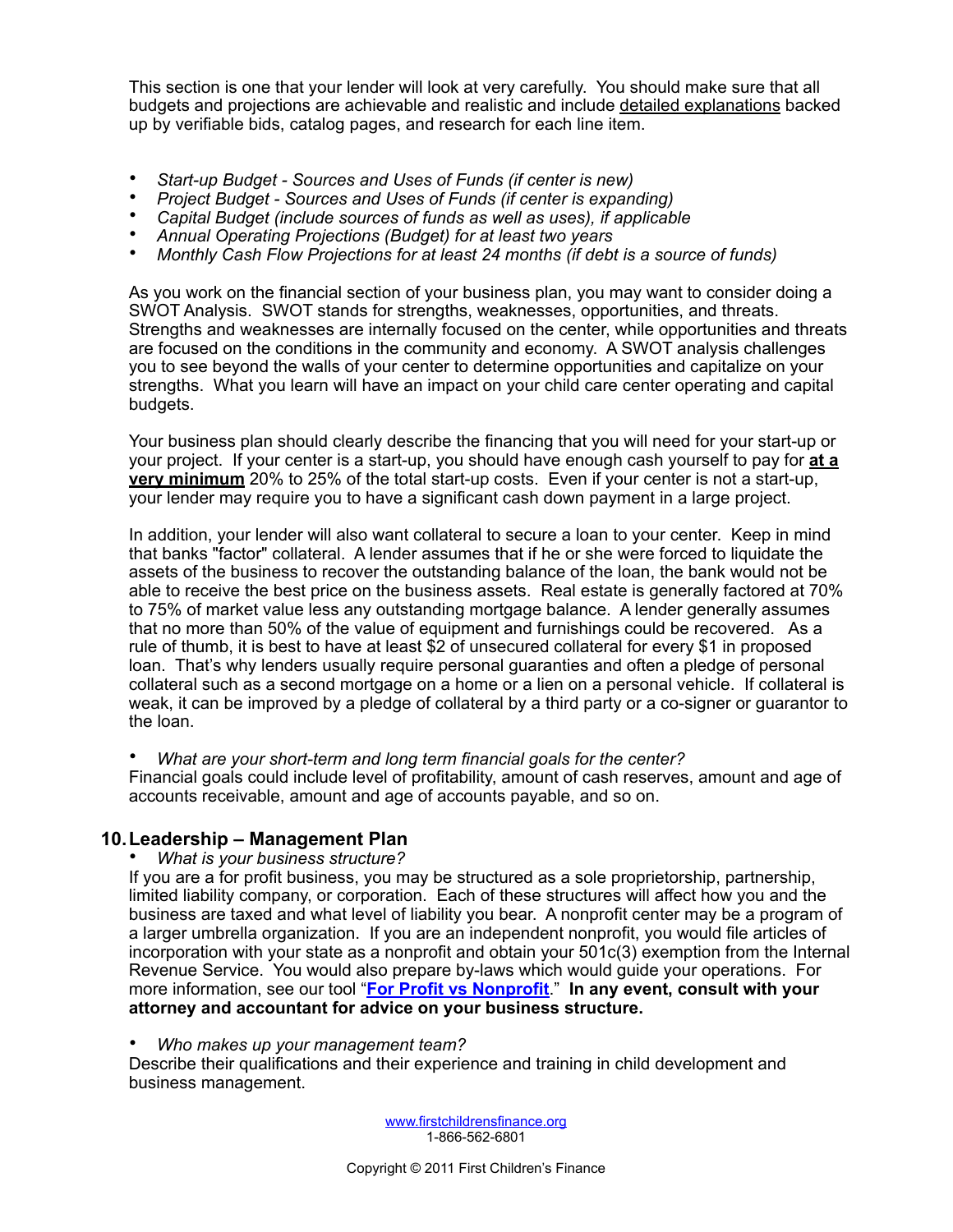#### • *Who is the key teaching staff?*

Describe the staff's credentials and experience. Describe current and future staff needs. Discuss your policies and objectives related to staff training. Discuss your policy along with licensing requirements for background checks for staff.

#### • *Are the center's financial and human resources systems in place?*

This section is especially important for start-up or new centers and should clearly answer the following questions:

- o *Is the owner, manager, or director familiar with employer issues including withholding, workers compensation insurance, unemployment insurance, and with general employment policies and procedures?*
- o *Is there a system in place and a person responsible for bookkeeping, accounting, and tax reporting?*
- o *Does the owner, manager, or director have a plan in place to receive and review an accurate balance sheet and income and expense statement on a regular basis (preferably, monthly)?*
- o *Is there a system in place and a person responsible for required child care recordkeeping?*
- *What is your exit strategy if the business is not successful?*

Include a list of any business advisors such as advisory groups, attorneys, accountants, and others.

Include an organizational chart, if possible.

#### **11. Leadership – Governance (if the center is a nonprofit corporation)**

Include a list of the current board of directors including their affiliation, their length of service on the board, and the expiration of their term.

• *Do the current board members represent areas of expertise needed by the center? Do they represent the community and others as required by the by-laws?*

If the make-up of the current board is not what the center wants it to be, consider including a board recruitment and development plan within the business plan.

#### **12.Evaluation**

- *How will you know your plan is successful? (Your Keys to Success)*
- *How will you know your child care program is successful?*
- *Are their financial or operational benchmarks or program outcomes you want to measure?*  Your business plan objectives should be measurable, timely, and reasonable.

# **13.Supporting Documents**

- *Child Care Plan*
- *Start-up Sources and Uses of Funds (if center is new)*
- *Project Sources and Uses of Funds (if center is expanding or undertaking a major project)*